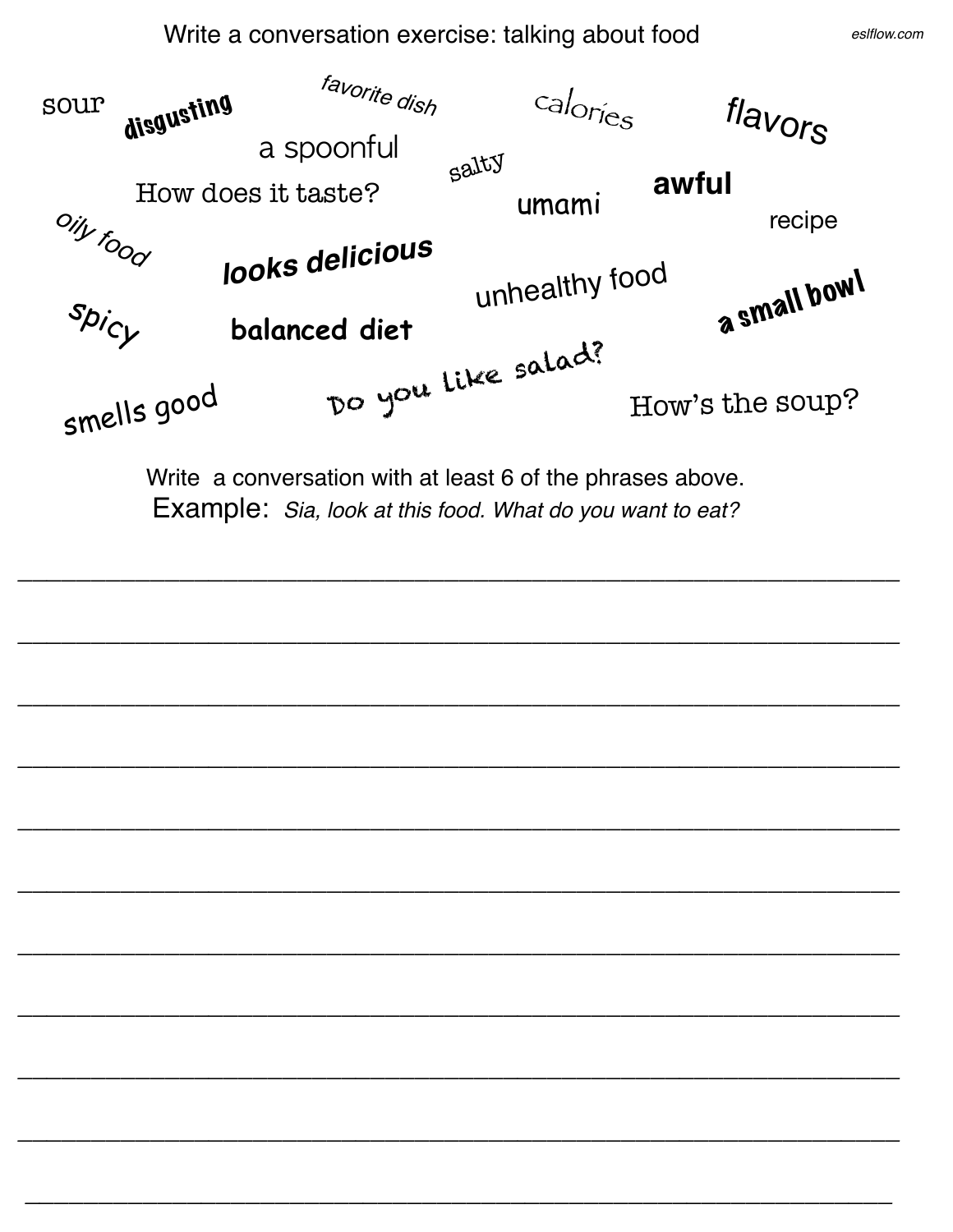## **Gap fill**

| Hi Sara. I'm on 1 _________ now. What kind of food do you think 2 __________?                    |
|--------------------------------------------------------------------------------------------------|
| You too? Well, If you'd like 3 _________, you should have a 4 ______________. Do you like salad? |
| Oh no! The 5 ____________. and I don't like green vegetables. I can't 6 ___________them.         |
| Oh sorry, I didn't know that. How about soup? I 7 __________ soup.                               |
| I like corn soup. Wow! That 8 _______________! Let me try it.                                    |
| Here you are! Here's 9 ___________. How does it taste?                                           |
| Hmmmm delicious! It smells good. The flavor isn't 10 _______, too sweet, or 11 ______. Overall,  |
| your 12 has an 13 flavour.                                                                       |
| I'm glad you like it. If you love it that much, 14 ____________ the recipe.                      |
|                                                                                                  |

You're welcome.